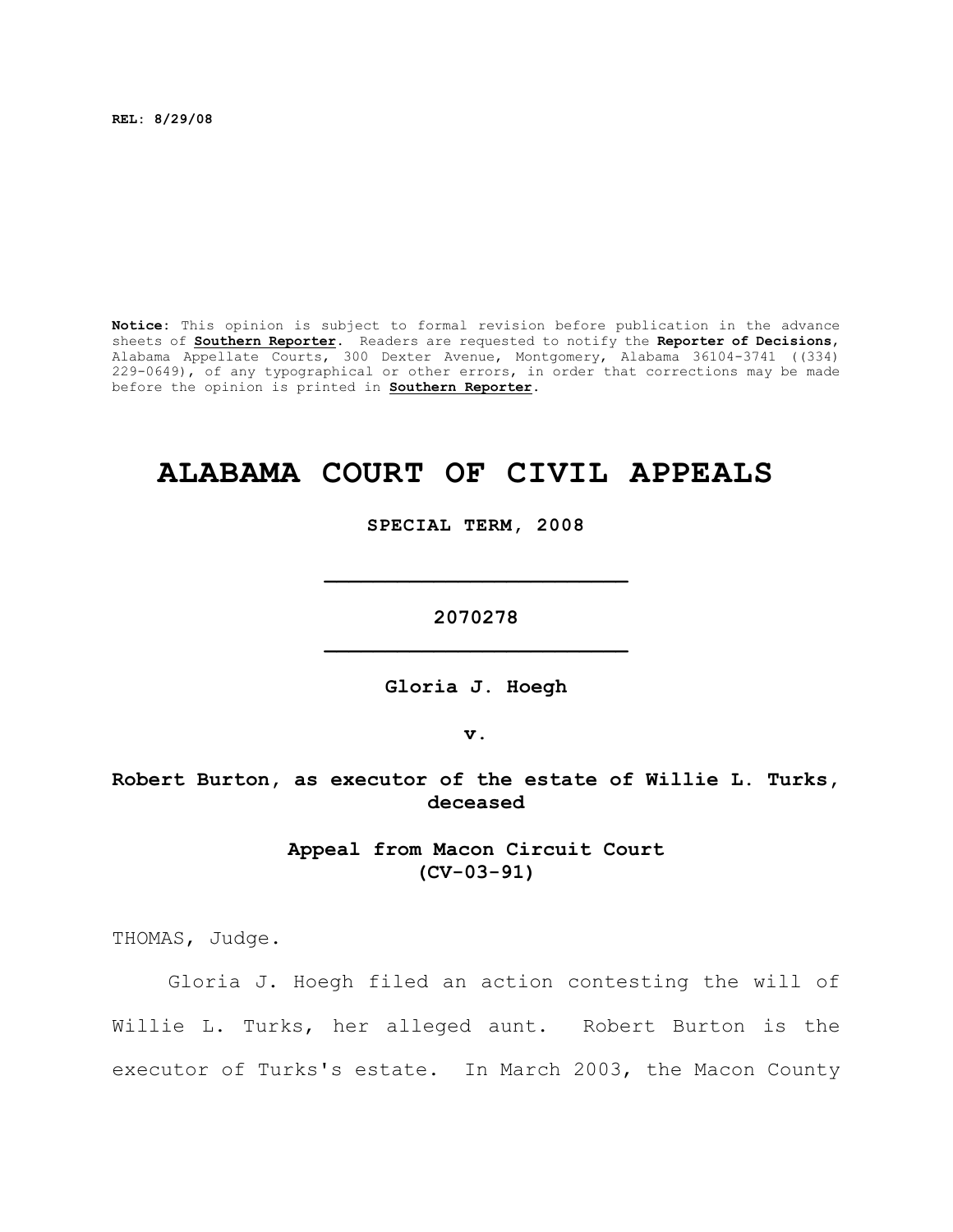Probate Court dismissed her will-contest action, finding that Hoegh had not proved that she had standing to challenge the will. Hoegh appealed the probate court's dismissal of her action to the Macon Circuit Court on April 21, 2003. On April 6, 2006, the Macon Circuit Court dismissed Hoegh's appeal. Hoegh appealed the circuit court's dismissal to this court, which transferred the appeal to the supreme court, which then transferred the appeal to this court, pursuant to Ala. Code 1975, § 12-2-7(6). That appeal was assigned case number 2050696. On motion of the appellee, we dismissed the appeal as untimely because Hoegh's appeal was filed on May 24, 2006, outside the 42-day period for filing an appeal. Hoegh sought a rehearing of our dismissal, which we denied. The certificate of judgment in case number 2050696 issued on October 10, 2006.

On October 23, 2006, Hoegh filed in the circuit court a motion pursuant to Rule 60(b), Ala. R. Civ. P. She amended her motion on June 7, 2007. Burton responded with several pleadings and motions, including one seeking an award of an attorney fee under the Alabama Litigation Accountability Act ("ALAA"), Ala. Code 1975, § 12-19-270 et seq., and pointing

2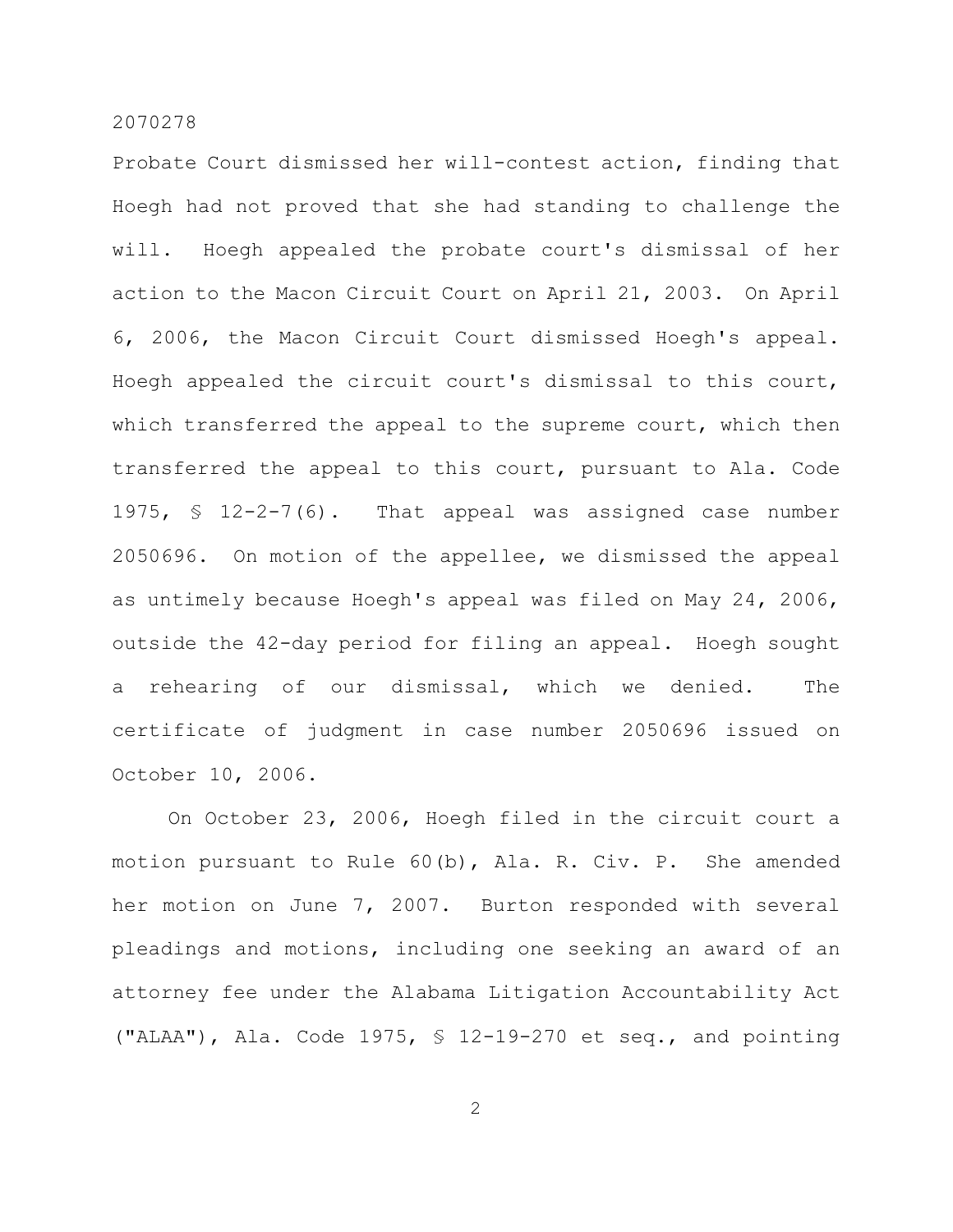out that the circuit court had never ruled on his "Motion for Affirmative Relief," in which he requested that Hoegh be made to return property she had removed from the decedent's home and to pay damages for any damage that may have resulted to the property. The circuit court denied Hoegh's Rule 60(b) motion on November 20, 2007. In its judgment, the circuit court retained jurisdiction over remaining "matters which are properly pending before this court." Hoegh sought "rehearing" or "reconsideration" of the circuit court's denial on November 29, 2007; the circuit court denied that motion on December 20, 2007. Hoegh appealed to this court on December 28, 2007; we transferred the appeal to the supreme court because we lacked subject-matter jurisdiction, and the supreme court, in turn, transferred the case to this court, pursuant to Ala. Code  $1975, \,$  \$  $12-2-7(6)$ .

Although neither party raises the issue of jurisdiction to this court, we take notice of the lack of jurisdiction ex mero motu. See Decker v. Decker, 984 So. 2d 1216, 1219 (Ala. Civ. App. 2007). An appeal ordinarily lies only from a final judgment. Ala. Code 1975, § 12-22-2; Bean v. Craig, 557 So. 2d 1249, 1253 (Ala. 1990). A judgment is generally not final

3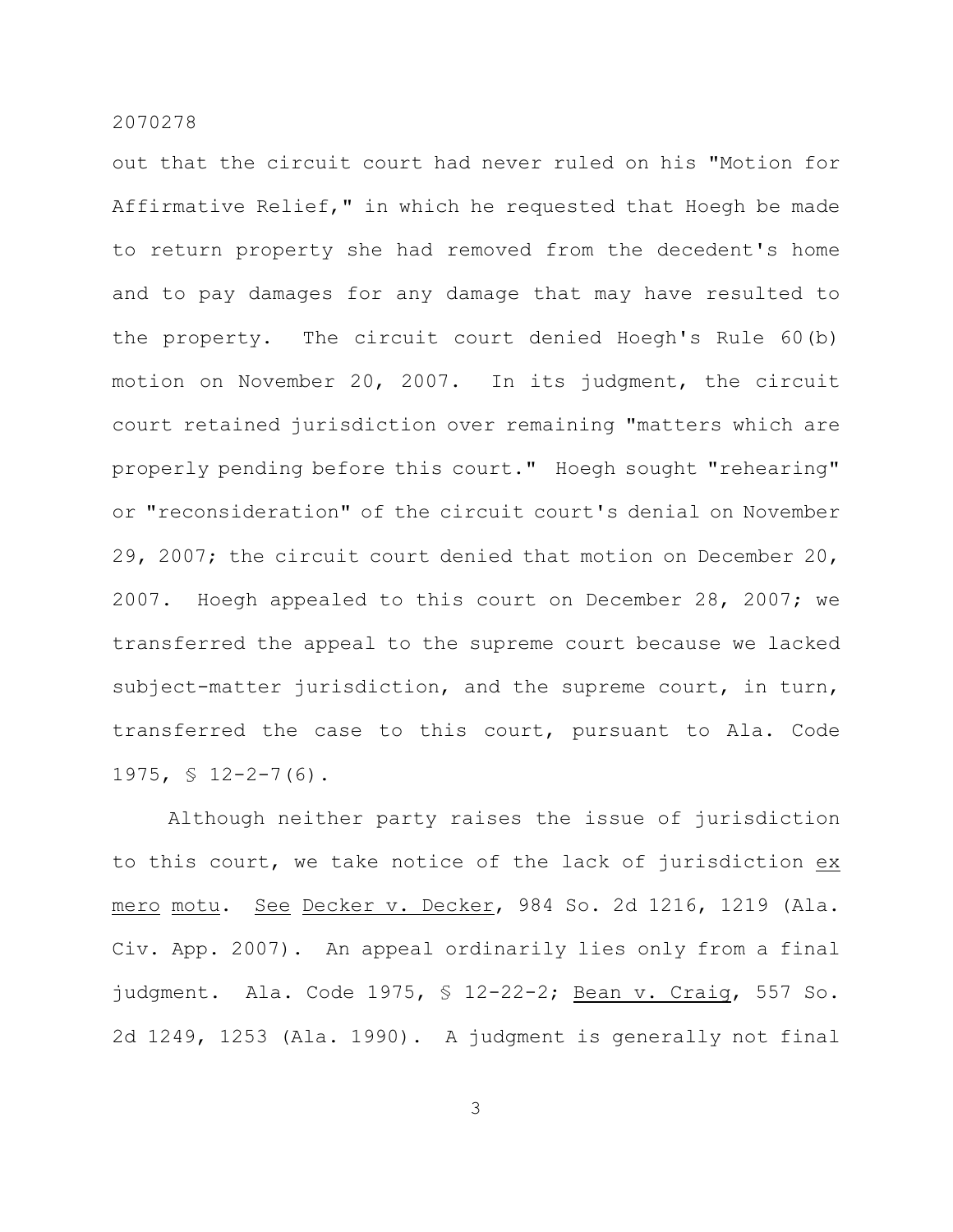unless all claims, or the rights or liabilities of all parties, have been decided. Ex parte Harris, 506 So. 2d 1003, 1004 (Ala. Civ. App. 1987). The only exception to this rule of finality is when the trial court directs the entry of a final judgment pursuant to Rule 54(b), Ala. R. Civ. P. Bean, 557 So. 2d at 1253.

The circuit court's judgment reserves jurisdiction over "matters which are properly pending before this court," which include not only Burton's ALAA claim, which, alone, might not prevent the judgment from being final, see Meek v. Diversified Prods. Corp., 575 So. 2d 1100, 1101, 1103 (Ala. 1991) (indicating that a party may appeal from a final judgment despite the fact that the trial court has reserved jurisdiction to consider an ALAA claim), but also a claim seeking the return of property removed from the decedent's home by Hoegh and/or damages for any damage done to that property by Hoegh. That particular claim, which appears to be a detinue claim, has not been adjudicated. Accordingly, because the judgment does not resolve all issues or determine the rights and liabilities of all the parties and because the

4